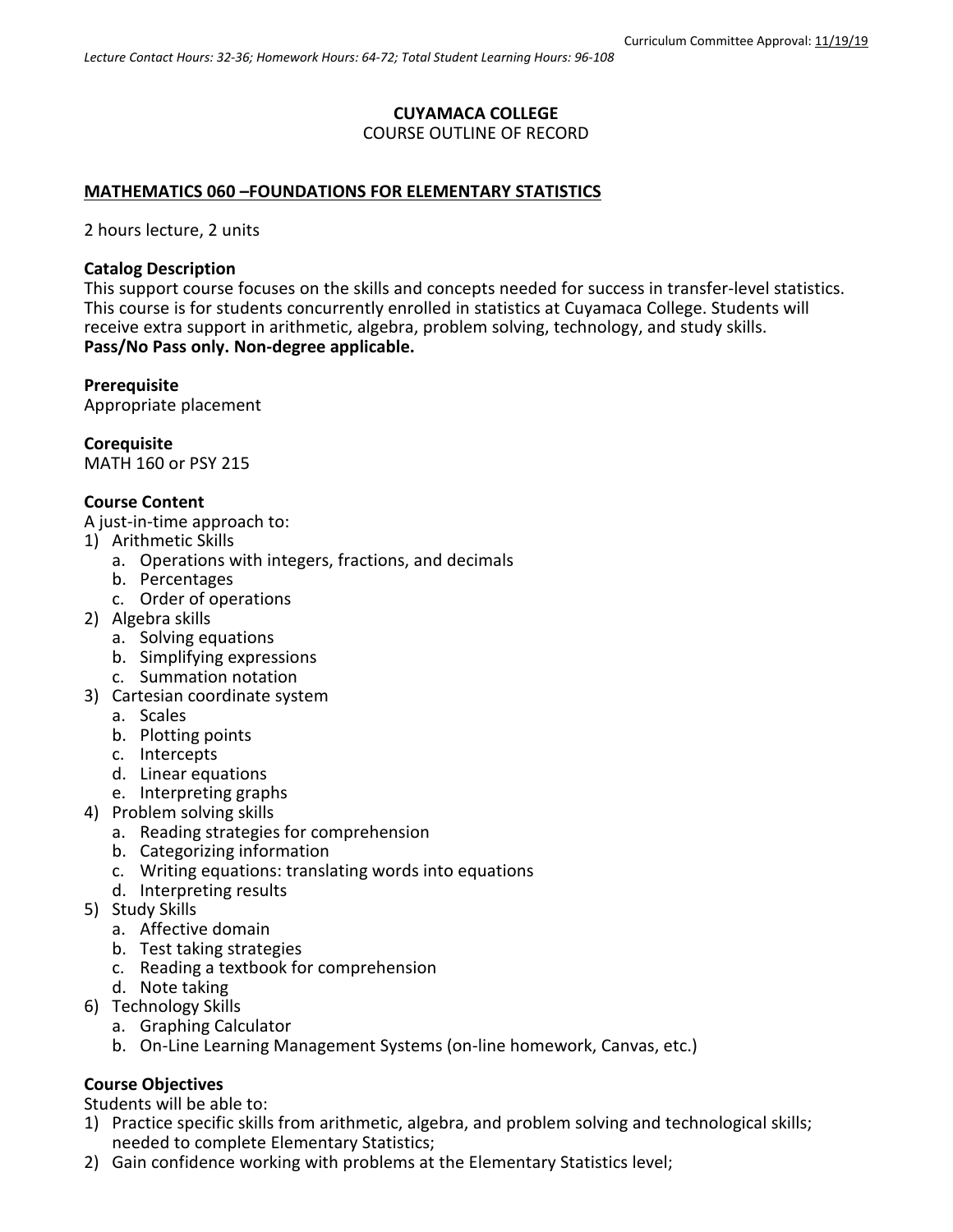- 3) Assess and improve their mathematical competency; and
- 4) Use effective study skills.

# **Method of Evaluation**

A grading system will be established by the instructor and implemented uniformly. Grades will be based on demonstrated proficiency in subject matter determined by multiple measurements for evaluation, one of which must be essay exams, skills demonstration or, where appropriate, the symbol system.

- 1) Group project(s), class activities, homework exercises, and exam questions which measure students' ability to explore and represent data.
- 2) Projects, class activities, homework assignments, and exams (including a comprehensive final exam) which measure students' ability to exhibit numerical and algebraic reasoning and computational skills, and model quantitative data using linear models.
- 3) In-class activities, homework, math notebook, and data analysis projects which demonstrate students' ability to apply effective learning strategies.

# **Special Materials Required of Student**

- 1) Scientific calculator
- 2) Graphing calculator

# **Minimum Instructional Facilities**

- 1) Smart classroom with writing boards covering three walls, overhead projector, graphing utility overhead viewing panels, projection screen
- 2) Basic skills math lab with 42 computers, writing board, overhead projector, projection screen; appropriate software for integrated computer instruction (word processing, spreadsheet and other workplace software)

## **Method of Instruction**

- 1) Individualized instruction: computer aided instruction or in-class individualized tutoring
- 2) Collaborative learning: group work or peer review student work
- 3) Modeling: instructor led-demonstrations and discussion or guided-discovery
- 4) Active learning: use of manipulatives, interactive computer-based instruction, or in-class activities requiring student participation
- 5) Class activities and assignments developed by Cuyamaca math faculty and a consortium organized by the Carnegie Foundation for the Advancement of Teaching
- 6) Computer-assisted instruction

# **Out-of-Class Assignments**

- 1) Problem sets
- 2) Exploratory activities and/or projects
- 3) Reading and/or writing assignments
- 4) Data analysis assignments

## **Texts and References**

- 1) Required (representative example): Classroom activities developed by Cuyamaca College math faculty.
- 2) Supplemental: None

# **Exit Skills**

Students having successfully completed this course exit with the following skills, competencies, and/or knowledge:

- 1) Evaluate expressions using order of operations
- 2) Perform basic arithmetic operations: addition, subtraction, multiplication and division using positive and negative numbers
- 3) Graph fractions, decimals, and signed numbers on a number line
- 4) Compare fractions with the same and with different denominators
- 5) Compare fractions, decimals, and percentages